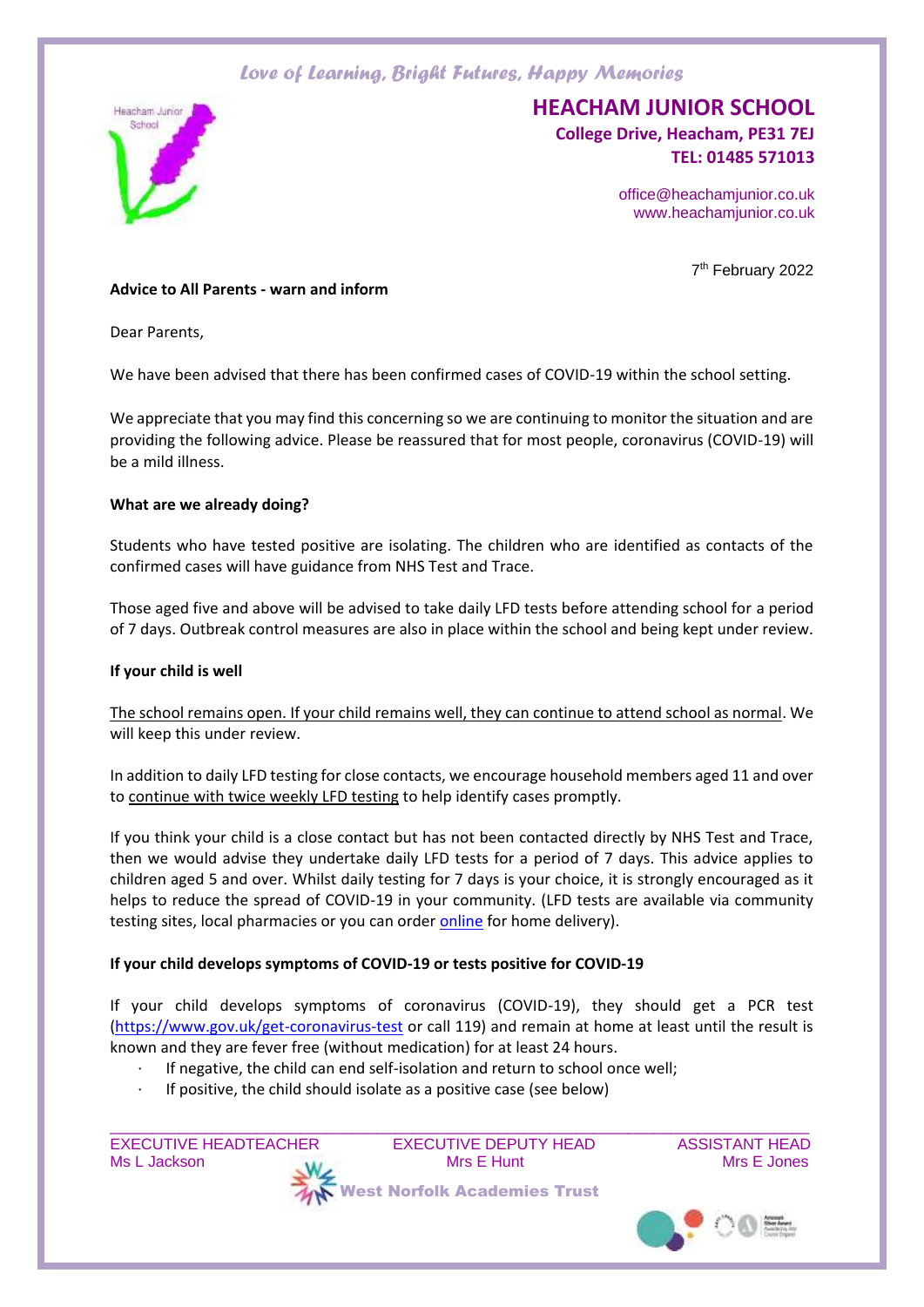People who test positive for COVID-19 should self-isolate at home until they are well (48 hours fever free) and *either*:

- a) 10 full days have passed, *or*
- b) They have produced two negative LFD tests at least 24 hours apart, with the first taken no earlier than day 5.

**Note:** Lingering coughs and changes to smell/taste are *not* a sign of ongoing infectiousness, so children can return to school if they have ended their self-isolation period (see above).

If your child does not have symptoms, count the day they took the test as day 0. If they subsequently develop symptoms, they will need to restart their isolation period using the day symptoms developed as day 0.

You can seek advice on COVID-19 symptoms from th[e nhs.uk website.](https://www.nhs.uk/conditions/coronavirus-covid-19/check-if-you-have-coronavirus-symptoms/) If you are concerned about your child's symptoms, or they are worsening you can seek advice from NHS 111 at<https://111.nhs.uk/> or by phoning 111

## **Instructions for people who live in the same household as someone who has tested positive for COVID-19 or is symptomatic and awaiting a test result**

NHS Test and Trace will contact you to check whether you are legally required to self-isolate. If you are not legally required to self-isolate, you will be provided with advice on testing, **advised to take extra caution**, and given guidance on preventing the spread of COVID-19.

Those who are [clinically extremely vulnerable](https://www.gov.uk/government/publications/guidance-on-shielding-and-protecting-extremely-vulnerable-persons-from-covid-19/guidance-on-shielding-and-protecting-extremely-vulnerable-persons-from-covid-19) should be supported to minimise their contact with other people in the household during this period, regardless of whether others have symptoms or not.

## **You are** *not* **required to self-isolate** [if any of the following apply:](https://www.gov.uk/government/publications/covid-19-stay-at-home-guidance/stay-at-home-guidance-for-households-with-possible-coronavirus-covid-19-infection#exempt)

- · You are fully vaccinated
- You are below the age of 18 years 6 months
- · You have taken part in or are currently part of an approved COVID-19 vaccine trial
- You are not able to get vaccinated for medical reasons

Fully vaccinated means that you have been vaccinated with an MHRA approved COVID-19 vaccine in the UK, and at least 14 days have passed since you received the recommended doses of that vaccine (note this is currently under review and may be updated to include a booster dose in due course).

In line with national guidance for households with Covid-19 infection, household and other close contacts of someone who has tested positive for COVID-19 should undertake **daily LFD testing for a period of 7 days** or for 10 days from their last contact with the positive case (whichever is first). This is recommended for all close contacts aged 5 and over who are not required to isolate. [LFD tests are available via community testing sites, local pharmacies or you can order [online](https://www.gov.uk/order-coronavirus-rapid-lateral-flow-tests) for home delivery).

**You are required to self-isolate if you're aged over 18 years and 6 months and** [if any of the following](https://www.nhs.uk/conditions/coronavirus-covid-19/self-isolation-and-treatment/when-to-self-isolate-and-what-to-do/)  [apply](https://www.nhs.uk/conditions/coronavirus-covid-19/self-isolation-and-treatment/when-to-self-isolate-and-what-to-do/)**:**

- · You have received only one dose of the COVID-19 vaccine
- · You have not received any dose of the COVID-19 vaccination
- You are not otherwise exempt

EXECUTIVE HEADTEACHER EXECUTIVE DEPUTY HEAD ASSISTANT HEAD Ms L Jackson **Mrs Hunt** Mrs E Hunt Mrs E Hunt Mrs E Jones West Norfolk Academies Trust

 $\_$  , and the set of the set of the set of the set of the set of the set of the set of the set of the set of the set of the set of the set of the set of the set of the set of the set of the set of the set of the set of th

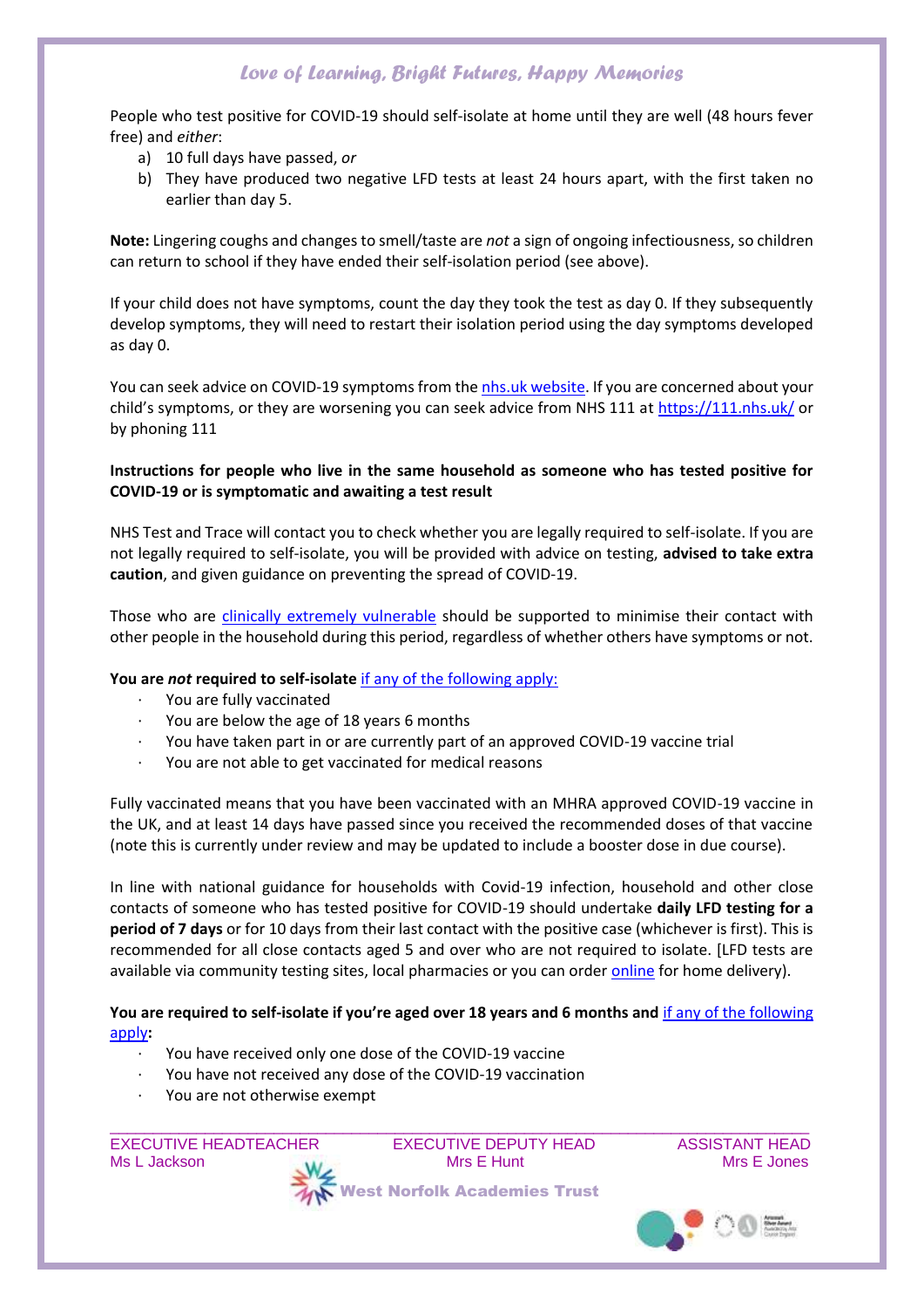Household members who need to self-isolate as close contacts should not go to work, school or public areas, and exercise should be taken within the home. You should ask friends or family if you require help with buying groceries, other shopping or picking up medication, or walking a dog. Alternatively, you can order your shopping online and medication by phone or online. Please read [the stay at home](https://www.gov.uk/government/publications/covid-19-stay-at-home-guidance/stay-at-home-guidance-for-households-with-possible-coronavirus-covid-19-infection)  [guidance](https://www.gov.uk/government/publications/covid-19-stay-at-home-guidance/stay-at-home-guidance-for-households-with-possible-coronavirus-covid-19-infection) which provides information on this.

Household members staying at home for 10 days will greatly reduce the overall amount of infection the household could pass on to others in the community.

You could be fined if you do not self-isolate following a notification by NHS Test and Trace. You may be entitled to a one-off payment of £500 through the [NHS Test and Trace Support Payment scheme](https://www.gov.uk/government/publications/test-and-trace-support-payment-scheme-claiming-financial-support/claiming-financial-support-under-the-test-and-trace-support-payment-scheme) if you are required to stay at home and self-isolate, or you are the parent or guardian of a child who has been told to self-isolate.

### **How to reduce spread of COVID-19 as a household contact who is not required to self-isolate**

Even if you are vaccinated, you can still be infected with COVID-19 and pass it on to others. If you are identified as a contact of someone with COVID-19 but you are not required to self-isolate, you can help protect others by following the [guidance on how to stay safe and help prevent the spread.](https://www.gov.uk/guidance/covid-19-coronavirus-restrictions-what-you-can-and-cannot-do#keeping-yourself-and-others-safe)

To reduce the spread of COVID-19 in your community:

- Test daily using LFDs
- Limit close contact with other people outside your household, especially in enclosed spaces (when not in school)
- · Wear a face covering for those aged 11 and over in crowded, enclosed or poorly ventilates spaces and when you are in close contact with other people
- Limit contact with anyone who is at higher risk of severe illness if infected with Covid-19
- Follow the guidance on [how to stay safe and help prevent the spread -](https://www.gov.uk/guidance/covid-19-coronavirus-restrictions-what-you-can-and-cannot-do#keeping-yourself-and-others-safe) GOV.UK (www.gov.uk)

## **You should follow this advice for at least 10 days.**

If you are a health or social care worker or student undertaking a work placement who has been identified as a household contact and are exempt from self-isolation, there is [additional guidance](https://www.gov.uk/government/publications/covid-19-management-of-exposed-healthcare-workers-and-patients-in-hospital-settings/covid-19-management-of-exposed-healthcare-workers-and-patients-in-hospital-settings) available that you should follow to reduce the risk of spread of COVID-19 in these settings. If you develop symptoms at any time, even if these are mild, self-isolate immediately, [arrange to have](https://www.gov.uk/get-coronavirus-test)  [a COVID-19 PCR test](https://www.gov.uk/get-coronavirus-test) and follow the [guidance for people with COVID-19 symptoms.](https://www.gov.uk/government/publications/covid-19-stay-at-home-guidance/stay-at-home-guidance-for-households-with-possible-coronavirus-covid-19-infection#SymptomsPositiveTest)

#### **For most people, coronavirus (COVID-19) will be a mild illness.**

#### **How to stop coronavirus (COVID-19) spreading**

There are things you can do to help reduce the risk of you and anyone you live with getting ill with coronavirus (COVID-19):

- Get vaccinated everyone aged 12 and over can book COVID-19 vaccination appointments now
- · Wash your hands with soap and water or use hand sanitiser regularly throughout the day

 $\_$  , and the set of the set of the set of the set of the set of the set of the set of the set of the set of the set of the set of the set of the set of the set of the set of the set of the set of the set of the set of th

EXECUTIVE HEADTEACHER EXECUTIVE DEPUTY HEAD ASSISTANT HEAD Ms L Jackson **Mrs Hunt** Mrs E Hunt Mrs E Hunt Mrs E Jones West Norfolk Academies Trust